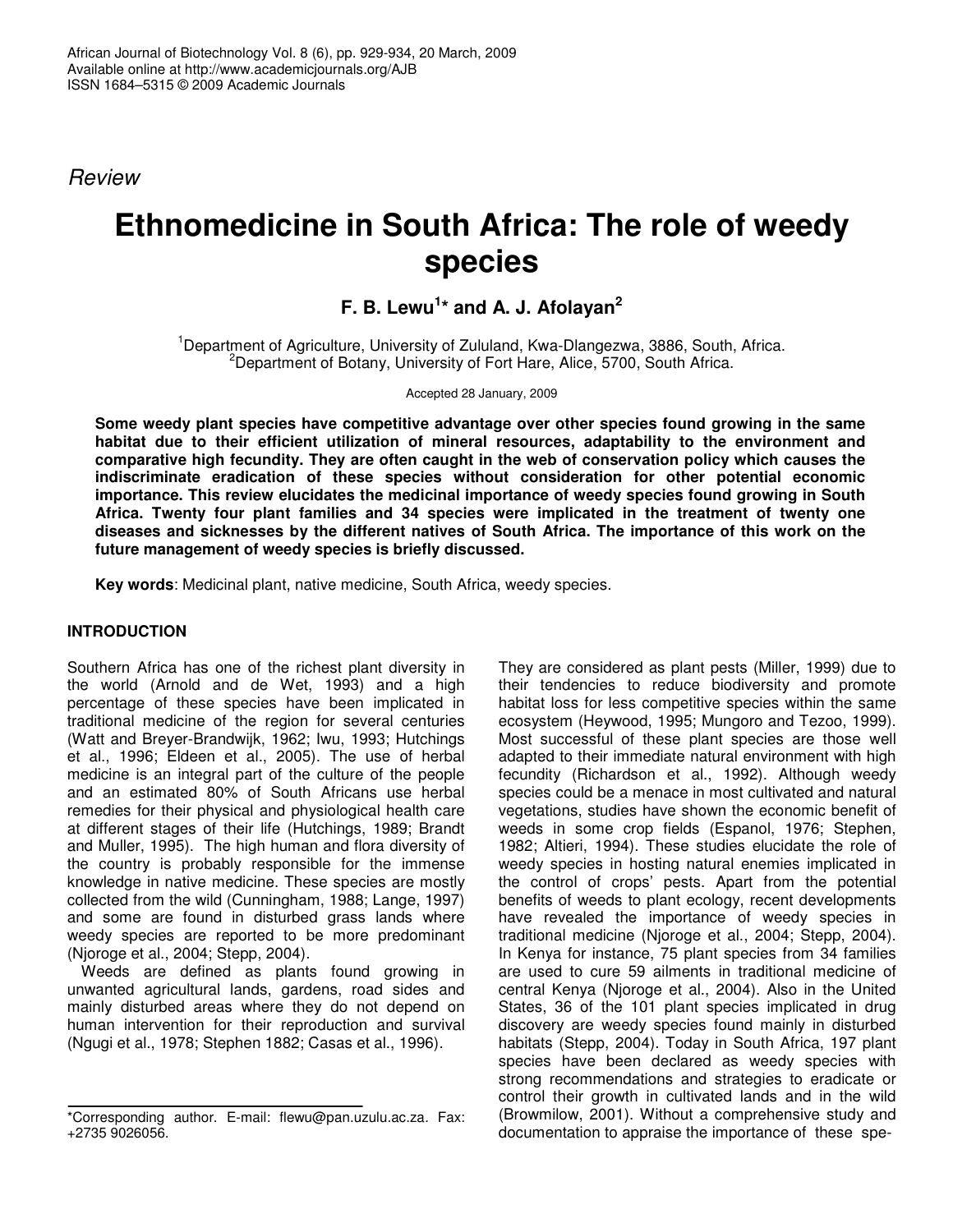cies within plant ecology, valuable medicinal weedy species may be lost through improper management of perceived problem plants in South Africa.

This review attempts to document weedy species and their medicinal importance by providing information on published articles on medicinal plants of South Africa and relates the species used in these studies with the declared list of weeds and invader plant species established by Regulation 15 of the Conservation of Agricultural Resources Act 43 of 1983 (Browmilow, 2001). Till today, there is no other legal document or study available on any species added to this list.

# **TRADITIONAL MEDICINE IN SOUTH AFRICA**

Earlier, the field of ethnomedicine was dominated by traditional knowledge and most native healers across ethnic and racial populations of the world are often reluctant to accurately share their experience with outsiders. This has led to a great gap in knowledge between modern medicine and traditional healing. The development of ethnomedicine within the last two decades with particular reference to South Africa is rapidly bridging this gap (Watt and Breyer-Brandwijk, 1962; Watt, 1967; Cunningham, 1988; Hutchings, 1989; Hutchings et al., 1996; Mander, 1998; Van Wyk et al., 1997; Van Wyk and Gericke, 2000; Afolayan and Meyer, 1997; Lewu et al., 2006). In South Africa, there are over 27 million users of indigenous medicines (Mander, 1998). The high patronage of this alternative form of medicine has been attributed to the high flora density and great cultural diversity of the people of South Africa (Van Wyk and Gericke, 2000). Due to the high diversity and endemism of plant species in the country, different natives of the South Africa have used different plant species to treat several diseases especially among the rural populations where western medicine is either not accessible or affordable (McGaw et al., 2005). The use of medicinal plants by the people of South Africa dates back to the early settlement when the native Hottentots used many plant species to treat different diseases which include the use of willow species for the treatment of rheumatic fever in the Cape of Good Hope (Stone, 1764; Maclagan, 1876). Also in 1897, Charles Stevens, an Englishman, was cured of tuberculosis by a Basuto tribal healer using a decoction prepared from the root of *Pelargonium sidoides* DC (Thompson, 2004). Today, about 200, 000 traditional healers practice herbal medicine in South Africa and a high percentage of the population use traditional medicine as their primary sources of health care (van Wyk et al., 1997; Kelmanson et al., 2000).

## **WEEDY SPECIES AND TRADITIONAL MEDICINE OF SOUTH AFRICA**

South Africa is home to about 30,000 plant species and

over 3,000 of these are used in traditional medicine in the country (van Wyk et al., 1997). The high species and cultural diversity of the country has generated enormous cross cultural native knowledge among the people which further increased the belief and patronage of traditional medicine in South Africa (McGaw et al., 2005). For instance, the Sotho, Xhosa and Zulu traditional healers use 1,032 species from 147 plant families (Hutchings et al., 1996). Over 500 of these species are currently traded in the informal medicinal plant market of KwaZulu-Natal (Mander, 1998; Williams, 1996; McGaw et al., 2005). Most of these medicinally important species are collected in the wild (Cunningham, 1988; Lange, 1997) and their population status is not always important to medicinal plant collectors until conservationists notice a drop in their population demography (Nault and Gagnon, 1993; Olmsted and Alvarez-Buylla, 1995; Pfab and Scholes, 2004; Lewu et al., 2007). Several workers have reported many native and imported plants as weeds or invasive species due to their competitiveness in the wild (Richardson et al., 1992; Browmilow, 2001). Other researchers have also acknowledged the importance of weedy species in the medicine of other parts of the world (Stepp and Moerman, 2001; Njoroge et al., 2004; Stepp, 2004). Apart from the work of Ellof et al. (2007) on the screening of few weedy species on some fungi strains, our literature search did not provide any other information on the weedy species implicated in the medicine of South Africa. Yet, some of the so called weedy species in South Africa are medicinally important. For instant, Pharmacological and phytochemical studies performed on *Bidens pilosa*, a single weedy species, have shown antimicrobial, anti-helminthic, anti-malaria, protozooicide and anti- ulcerogenic properties (Geissberger and Sequin, 1991; Oliveira et al., 2004). *Datura stramonium*, an aggressive weedy species found growing in several plant habitats of South Africa has been documented by several workers to be used for the treatment of boils, swellings of the skin and pneumonia (Watt and Breyer-Brandwijk 1962; Smith, 1966; Gelfand et al., 1985; Hutchings 1996; Van Wyk et al., 1997). *Mentha longifolia* is a stubborn weedy species in maize fields and abandoned farmlands. Fresh leaf of the herb made into tea is widely used to treat many cold related diseases (Watt and Breyer-Brandwijk 1962; Smith, 1966; Gelfand et al., 1985; Hutchings 1996; Van Wyk et al., 1997). The same therapy was reported for the treatment of internal organs like kidney and liver by the people of Western Cape (Thring and Weitz, 2006). Grierson and Afolayan, (1999) also reported the use of *Opuntia ficus-indica* Mill. for the treatment of wounds by the people of Eastern Cape Province of South Africa. *Agave americana* is a common weedy species found in all the provinces of South Africa (Browmilow, 2001). Prepared leaf sample of the herb is a strong remedy for such killer diseases like high blood pressure and cardiac disease (Duncan et al., 1999). The above are just a few discovery of the potential of weedy species in native and orthodox medicine. More indebt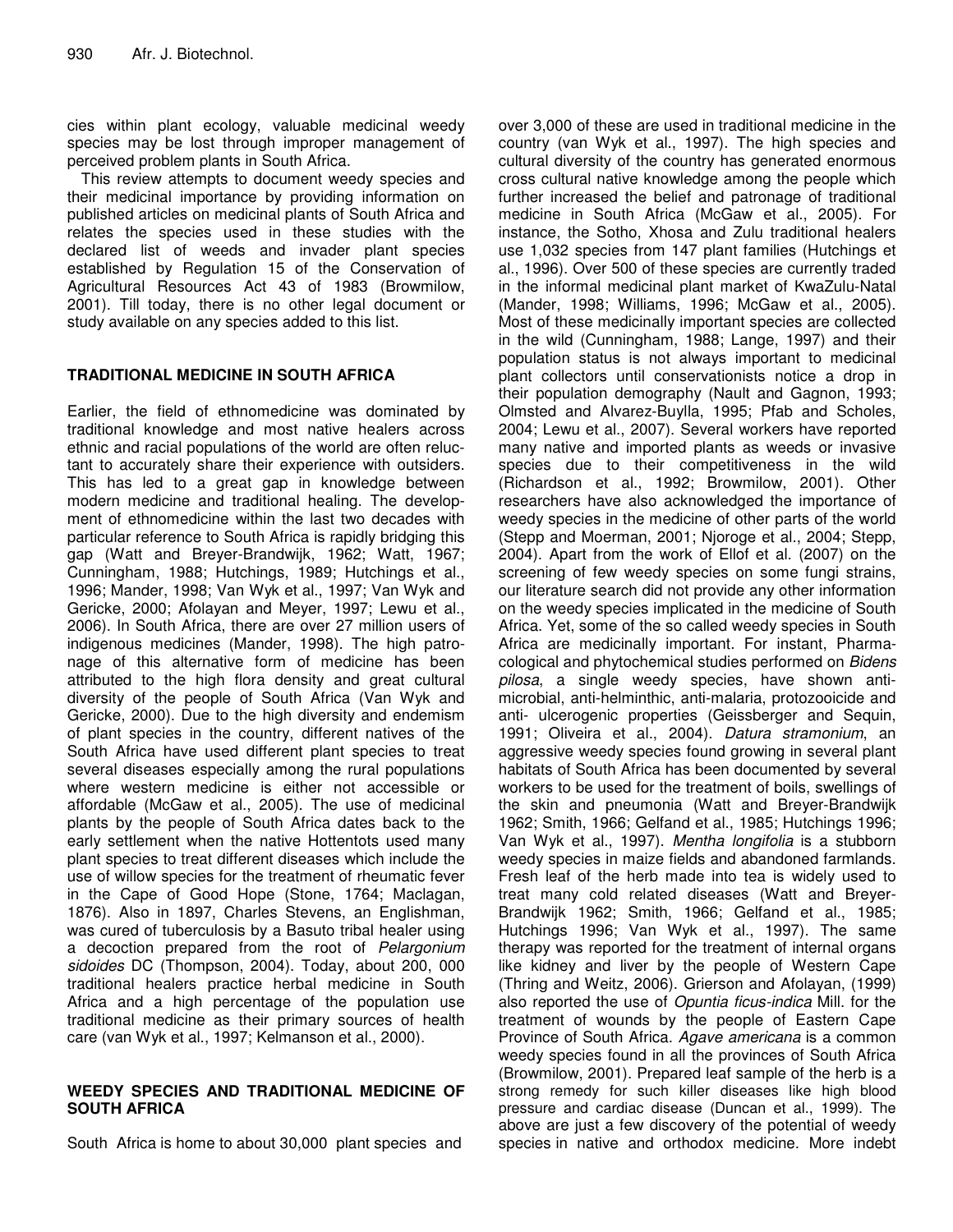**Table 1.** List of weedy species used in traditional medicine and implicated in South Africans pharmacopeias.

| Family           | <b>Botanical name</b>            | Part used     | <b>Traditional uses</b>                                                            | <b>Method of preparation</b>                                                                                                                              | Therapeutic uses and references                                                                                                                                                                                      |
|------------------|----------------------------------|---------------|------------------------------------------------------------------------------------|-----------------------------------------------------------------------------------------------------------------------------------------------------------|----------------------------------------------------------------------------------------------------------------------------------------------------------------------------------------------------------------------|
| Agavaceae        | Agave americana L.               | Leaf          | Gastro-intestinal complaints, heart<br>treatment and blood pressure<br>regulator   | Not indicated                                                                                                                                             | Possesses angiotensin converting<br>enzyme inhibitors (Duncan et al.,<br>1999).                                                                                                                                      |
| Apiaceae         | Foeniculum vulgare Mill.         | Leaf          | Arthritis, fever, milk stimulant in<br>pregnant women, diuretic for<br>weight loss | An infusion made from the leaves<br>is drunk, to treat arthritis and<br>fever and to stimulate milk<br>production, green fruit is chewed<br>to reduce fat | Flatulence, cough, diuretic, digestive<br>problems, diarrhea, stomachache<br>and cramps (Watt and Breeyer-<br>Brandwijk, 1962; Van Wyk et al.,<br>1997)                                                              |
| Asclepiadaceae   | Asclepias fruticosa L.           | Leaf and root | Diarrhoea and stomach pain in<br>children                                          | Infusion and decoctions of the<br>leaf                                                                                                                    | Infusions for diarrhoea and stomach<br>pain in<br>children (Hulme, 1954; Watt and<br>Breyer-Brandwijk, 1962) Decoctions<br>for stomach ailments (Mabogo,<br>1990)                                                    |
| Asteraceae       | Bidens pilosa L.                 | Leaf or root  | Stomach pains                                                                      | Infusion                                                                                                                                                  | Infusions as enemas for stomach<br>complaints<br>(Bryant, 1966)                                                                                                                                                      |
| Cactaceae        | Opuntia ficus-indica Mill.       | Leaf          | Treatment of wound                                                                 | Heated with blues soap and<br>Epsom salts and applied as a<br>poultice                                                                                    | Grierson and Afolayan, 1999.                                                                                                                                                                                         |
| Caesalpinaceae   | Senna didymobotrya               | Leaf          |                                                                                    | Not indicated                                                                                                                                             | Senna spp. are used<br>pharmaceutically in laxative<br>preparations (Hutchings et al., 1996)                                                                                                                         |
| Commelinaceae    | Commelina africana L.            | Root          | Infertility                                                                        | Not indicated                                                                                                                                             | Watt and Breyer-Brandwijk 1962                                                                                                                                                                                       |
|                  | Commelina benghalensis           | Not specified | Infertility                                                                        | Not indicated                                                                                                                                             | (Van Wyk and Gericke, 2000)                                                                                                                                                                                          |
| Cyperaceae       | Cyperus esculentus L.            | Root          | Amenorrhoea infertility                                                            | Not indicated                                                                                                                                             | Bryant 1966                                                                                                                                                                                                          |
| Dennstaedtiaceae | Pteriduim aquilinum (L.)<br>Khum | Root          | Irregular menstruation and<br>abortifacient                                        | Not indicated                                                                                                                                             | Watt and Breyer-Brandwijk 1962                                                                                                                                                                                       |
| Euphorbiaceae    | Ricinus communis L.              | Leaf          | Inflammation and rheumatism                                                        | Leaves are bound to affected<br>area                                                                                                                      | Stomach ache, wounds, sores, boils<br>(Watt and Breyer-Brandwijk, 1962;<br>Hutchings 1989; Hutchings et al.,<br>1996; Van Wyk et al., 1997);<br>epilepsy (Watt (1967); headache<br>(Watt and Breyer-Brandwijk, 1962) |
|                  |                                  |               | Stomach ache                                                                       | Infusion                                                                                                                                                  | Infusions administered orally or as<br>enemas for<br>stomach ache (Gerstner, 1939)                                                                                                                                   |
|                  |                                  | Root and leaf | Treat wound                                                                        | Poultice applied to wound and<br>sores                                                                                                                    | Grierson and Afolayan, 1999.                                                                                                                                                                                         |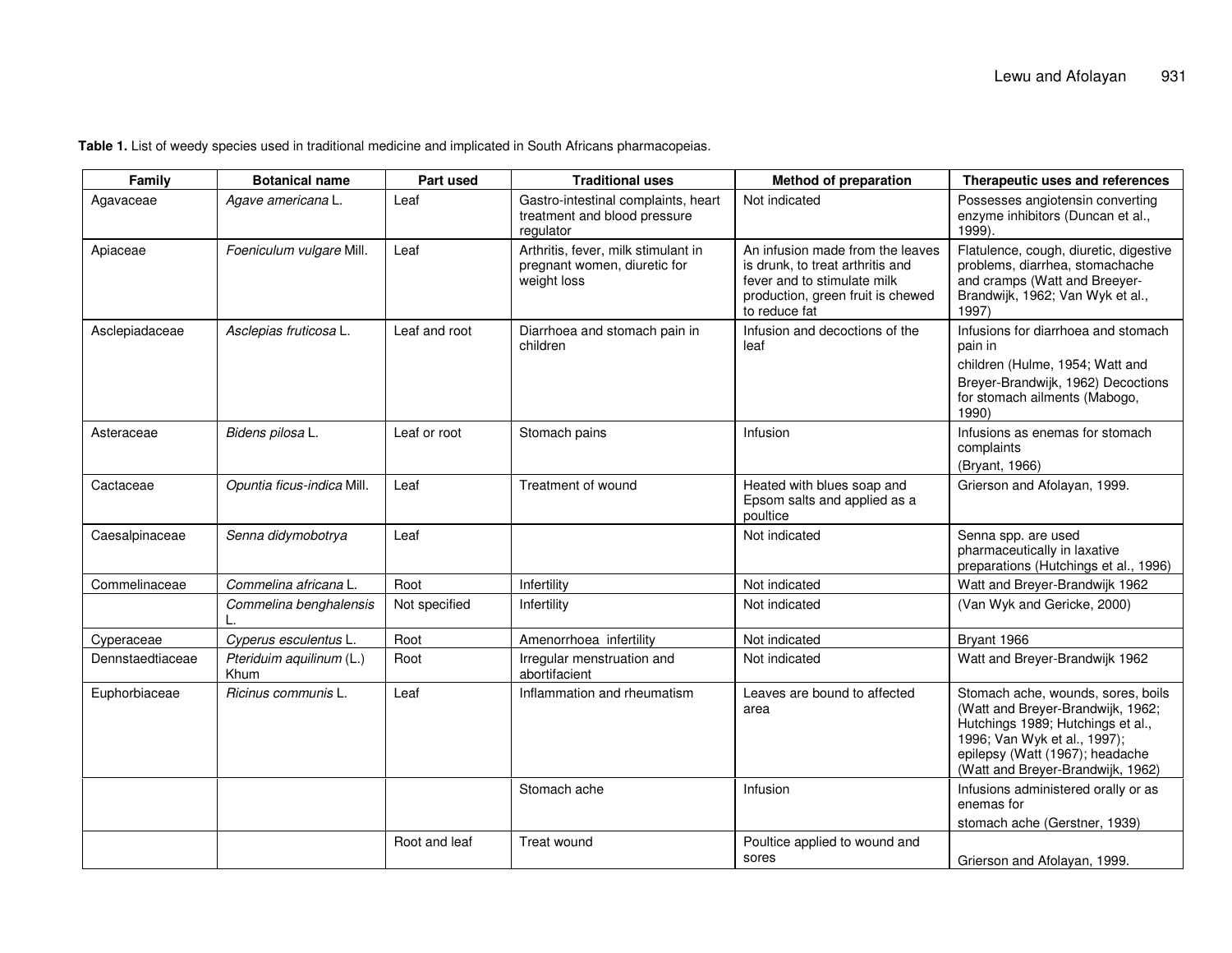#### **Table 1.** Contd.

| Family                | <b>Botanical name</b>                    | Part<br>used   | <b>Traditional uses</b>                                                          | <b>Method of preparation</b>                                  | Therapeutic uses and references                                                                                                                                                                                                                                                                                                                                                                                                                                                                                                                                                                                                                                              |
|-----------------------|------------------------------------------|----------------|----------------------------------------------------------------------------------|---------------------------------------------------------------|------------------------------------------------------------------------------------------------------------------------------------------------------------------------------------------------------------------------------------------------------------------------------------------------------------------------------------------------------------------------------------------------------------------------------------------------------------------------------------------------------------------------------------------------------------------------------------------------------------------------------------------------------------------------------|
| Moench                | Schkuhria pinnata                        | Whole<br>plant | Abortifacient and contraceptive                                                  | Not indicated                                                 | Abortifacient and contraceptive (Van Wyk and<br>Gericke, 2000)                                                                                                                                                                                                                                                                                                                                                                                                                                                                                                                                                                                                               |
| Myrtaceae             | Psidium guajava L.                       | Leaf           | <b>Boils</b>                                                                     | Decoction                                                     | Gelfand et al., (1985)                                                                                                                                                                                                                                                                                                                                                                                                                                                                                                                                                                                                                                                       |
| Pedaliaceae           | Ceratotheca triloba                      | Leaf           | Diarrhoea and stomach pain                                                       | Infusion                                                      | Infusions administered for diarrhoea and<br>gastro-intestinal cramps (Watt and Breyer-<br>Brandwijk, 1962; Roberts, 1990)                                                                                                                                                                                                                                                                                                                                                                                                                                                                                                                                                    |
|                       | Ceratotheca triloba<br>(Bernh.) Hook. f. | Leaf           | Abortifacient and Dysmenorrhoea                                                  | Not indicated                                                 | Watt and Breyer-Brandwijk 1962; Pooley 1998;<br>Van Wyk and Gericke, 2000                                                                                                                                                                                                                                                                                                                                                                                                                                                                                                                                                                                                    |
| Table 1<br>(continue) |                                          |                |                                                                                  |                                                               |                                                                                                                                                                                                                                                                                                                                                                                                                                                                                                                                                                                                                                                                              |
| Family                | Botanical name                           | Part used      | <b>Traditional uses</b>                                                          | Method of preparation                                         | Therapeutic uses and references                                                                                                                                                                                                                                                                                                                                                                                                                                                                                                                                                                                                                                              |
| Phytolaccaceae        | Phytolacca<br>dodecandra L. Hèr.         | Root           | Infertility                                                                      |                                                               | Hutchings et al. 1996                                                                                                                                                                                                                                                                                                                                                                                                                                                                                                                                                                                                                                                        |
| Poaceae               | Cenchrus ciliaris L.                     | Runners        | Dysmenorrhoea                                                                    | Not indicated                                                 | Pujol 1990                                                                                                                                                                                                                                                                                                                                                                                                                                                                                                                                                                                                                                                                   |
|                       | Eragrostis plama<br>Nees.                | Root           | Menorrhagia                                                                      | Not indicated                                                 | Bryant 1966                                                                                                                                                                                                                                                                                                                                                                                                                                                                                                                                                                                                                                                                  |
| Polygonaceae          | Rumex lanceolatus<br>Thumb               | Rhizome        | Infertility                                                                      | Not indicated                                                 | Watt and Breyer-Brandwijk 1962                                                                                                                                                                                                                                                                                                                                                                                                                                                                                                                                                                                                                                               |
| Solanaceae            | Solanum mauritianum<br>Scop.             | Root           | Menorrhagia                                                                      | Not indicated                                                 | Hutchings et al., (1996)                                                                                                                                                                                                                                                                                                                                                                                                                                                                                                                                                                                                                                                     |
|                       |                                          | Leaf           | infertility and menorrhagia                                                      | Not indicated                                                 | Mabogo (1990)                                                                                                                                                                                                                                                                                                                                                                                                                                                                                                                                                                                                                                                                |
|                       |                                          | Leaf           | Dysentery and diarrhoea                                                          | Infusion                                                      | Watt and Breyer-Brandwijk, 1962                                                                                                                                                                                                                                                                                                                                                                                                                                                                                                                                                                                                                                              |
|                       | Datura stramonium L.                     | Leaf           | Used to treat sores boils swellings on skin<br>and also used to treat pneumonia. | Place leaf on sore or affected<br>area to draw out the poison | The species has many uses in medicine including<br>pain (Watt and Breyer-Brandwijk, 1962),<br>rheumatism, gout, boils, abscesses and wounds<br>by using a poultice (Smith, 1966; Hutchings 1996;<br>Van Wyk et al., 1997). Fruit has been reported to<br>be used for toothache, tonsillitis, and sore throat<br>(Wyk et al., 1997). Also used to treat asthma,<br>bronchitis and the leaves are smoked to treat<br>headaches (Smith, 1966; Van Wyk et al., 1997).<br>Poultice applied to boils, abscesses and septic<br>swellings of the skin; powder also applied to<br>wounds and decoction taken for pneumonia (Watt<br>and Breyer-Brandwijk, 1962; Gelfand et al., 1985) |
| Urticaceae            | Urtica urens L.                          |                | Infertility                                                                      | Unspecified                                                   | Bryant 1966                                                                                                                                                                                                                                                                                                                                                                                                                                                                                                                                                                                                                                                                  |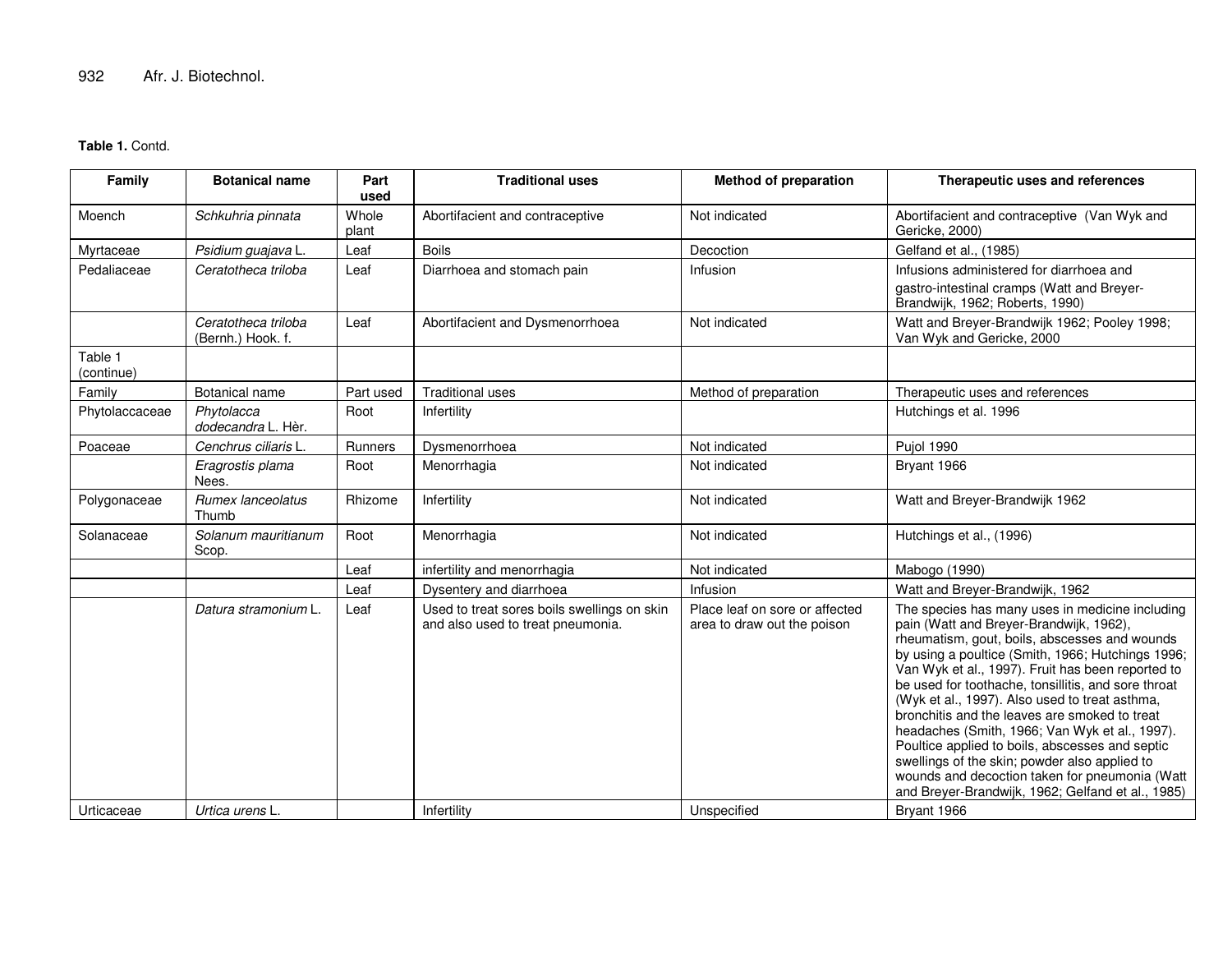| Family         | <b>Species</b>                    | Plant part used in the study |
|----------------|-----------------------------------|------------------------------|
| Amaranthaceae  | Achyranthes aspera L.             | Whole plant                  |
| Apiaceae       | Centella asiatica (L.) Urb.       | Leaves                       |
| Asphodeleceae  | Ageratum conyzoides L.            | Whole plant                  |
| Asteraceae     | Bidens pilosa L.                  | Leaves                       |
|                | Conyza albida Spreng.             | Whole plant                  |
|                | Spilanthes mauritiana (Pers.) DC. | Stem                         |
|                | Tridax procumbens L.              | Whole plant                  |
| Euphorbiaceae  | Euphorbia heterophylla L.         | Whole plant                  |
|                | Ricinus communis L. var. communis | Leaves                       |
| Fabaceae       | Senna didymobotrya (Fresen.)      | Leaves                       |
| Plantaginaceae | Plantago major L.                 | Roots                        |
| Poaceae        | Setaria megaphylla (Stapf)        | Whole plant                  |
| Polygonaceae   | Rumex crispus (L.)                | Leaves                       |
| Sapindaceae    | Cardiospermum halicacabum (L.)    | Whole plant                  |
| Verbenaceae    | Lantana camara (L.)               | Leaves/twigs                 |

Table 2. Weedy species implicated in antiplasmodial activity<sup>a</sup>.

<sup>a</sup>Based on Clarkson et al. (2004).

studies may reveal an amazing proportion of weedy species that are medicinally important as was discovered in Kenya (Njoroge et al., 2004). Biologists, plant conservationists and policy makers need to orchestrate an appropriate programme to protect the country's wealth of medicine hidden in these weedy species.

## **DISEASES AND WEEDY SPECIES IMPLICATED IN SOUTH AFRICAN'S PHARMACOPOEIAS**

Natural products are increasingly becoming an important source of pharmaceuticals across the world (Abelson, 1990). These studies stem from early discovery of the healing effects of several plant species by indigenous people over centuries (Hutchings et al., 1996). Due to high diversity and endemism of plant species in South Africa, many native and imported species classified as weeds have found relevance in South African's traditional medicine. According to Ellof et al. (2007) report, some weedy species including *Cestrum laevigatum, Nicotiana glauca, Solanum mauritianum, Lantana camara*, *D. stramonium*, *Ricinus communis* and *Campuloclinium macrocephalum* were found to inhibit the growth of several fungi strains with the most active extracts at MIC level of 0.08 mg/ml. Gynaecological problem is a growing phenomenon among women of South Africa. In a survey conducted by Steenkamp (2002), about 10% of the 156 plant species used for the treatment of different gynaecological complaints including, infertility and menstrual disorder are weedy species. Hutchings et al., 1996 also reported the use of *Senna didymobotrya* (Fresn.) as the primary ingredient for the production of laxatives in the pharmaceutical industry. Infused leaves of *R. communis* L. is administered orally for the treatment of stomach

ache (Gerstner, 1939). Although not directly linked with invasive species, many remarkable books and articles have been published on medicinal plants of South Africa (Watt and Breyer-Brandwijk, 1962; Robert, 1990; Hutchings et al., 1996; Van Wyk et al., 1997). Some of these medicinal species have been declared as weedy species and there is a need to formulate an appropriate policy to control their population within the environment. Tables 1 and 2 are lists of weedy species implicated in South African's traditional medicine and pharmacopoeias. According to our literature search, twenty four plant families and 34 species have been found to be medicinally important in South Africa. These species are used to treat twenty one diseases and sicknesses by the natives of South Africa. There is a need to conduct proper study on the control of the population of these species within plant population in order to make them available for medicinal uses and possible development into drugs.

## **ACKNOWLEDGEMENT**

The authors thank National Research Foundation of South Africa for financial support to the Phytomedicine Research Niche Area of the University of Fort Hare.

## **REFERENCES**

Abelson PH (1990). Medicine from plants. Science, pp. 247-513.

- Afolayan AJ, Mayer JJM (1997). The antimicrobial activity of 3,5,7, trihydroxyflavone isolated from the shoot of *Helichrysum aureonitens*. J Ethnopharmacol 57: 177-181.
- Altieri MA (1994). Biodiversity and Pest Management in agroecosystems. Food Productions Press, New York.